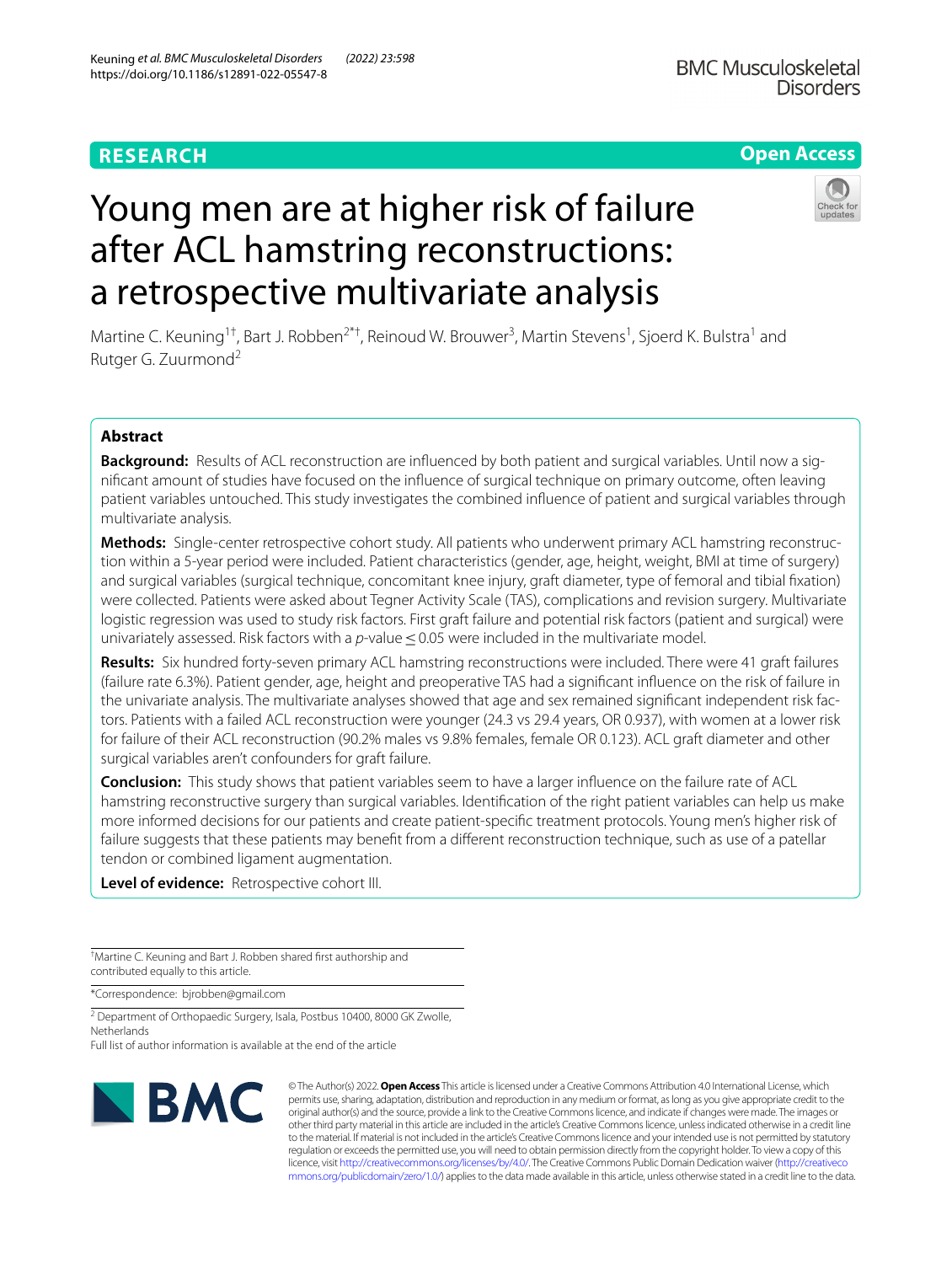## **Background**

Anterior cruciate ligament (ACL) surgery has evolved tremendously over the past 50 years [[1](#page-5-0), [2\]](#page-5-1). Despite these developments, the failure rate for ACL reconstruction remains relatively high  $[3-6]$  $[3-6]$  $[3-6]$ . The exact reason for the high rates is still an issue of debate. As stated below various causes are presented, mostly related to surgical technique and to a lesser extent patient characteristics [[3](#page-5-2)–[19](#page-6-0)].

The risk of ACL failure with hamstring autografts is reported to be  $3-12\%$  [ $3-6$ ]. The majority of studies have focused on the infuence of surgical technique. Some studies show greater risk of failure in the early years of anatomical ACL reconstruction [[7](#page-5-4)]. The methods used for graft fxation likewise infuence the risk of failure [[8\]](#page-5-5). Clinical studies identify an inconsistent correlation between graft size and failure rate  $[9-12]$  $[9-12]$ . Also, concomitant injury may lead to higher instability after ACL rupture, but the infuence on failure remains unclear [[13](#page-5-8)].

A minority of studies have identifed patient-specifc predictors of failure. Failure has been associated with younger age [[9–](#page-5-6)[11,](#page-5-9) [14](#page-5-10)]. Other studies have investigated gender as a predictor of failure, with inconsistent results  $[6, 10, 15-18]$  $[6, 10, 15-18]$  $[6, 10, 15-18]$  $[6, 10, 15-18]$  $[6, 10, 15-18]$  $[6, 10, 15-18]$  $[6, 10, 15-18]$ . The influence of patients' activity level on failure also remains a point of debate in literature, with studies showing that a higher activity level leads to a higher risk [[19](#page-6-0)] and others showing no influence [[9\]](#page-5-6). A major drawback of most of these studies is that they predominantly analyzed the infuence of the potential variables univariately. Hence the purpose of this study is to analyze the combined infuence of surgical and patient variables in a multivariate fashion. Our hypothesis is that patient variables have a higher infuence on the failure of primary ACL hamstring reconstruction than surgical variables.

## **Methods**

## **Population**

All patients who underwent primary ACL hamstring reconstruction within a 5-year period at a single-center teaching hospital were included. Patients had a minimum follow-up of two years. Patients with ACL reconstruction other than hamstring, multiligament reconstructions and open growth plate at the time of reconstruction were excluded. Patients aged 18 and older at the time of follow-up were contacted.

## **Data collection**

After approval of the local Medical Ethics Committee (METC nr: 16.06105), all ACL reconstructions between 1 January 2010 and 31 December 2014 were included. Failure was defned as repeat ACL reconstruction, ACL graft failure objectifed by MRI, or arthroscopic surgery. Baseline patient characteristics (gender, age, height, weight, BMI at time of surgery) and surgical variables (surgical technique, concomitant knee injury, graft diameter, type of femoral and tibial fxation) were collected from hospital records.

Patients were contacted by one of the researchers (MK) by phone, between January 1, 2017 and July 1, 2017. After obtaining consent they were asked about preoperative activity level using the Tegner Activity Scale (TAS) [\[20](#page-6-3)]. Patients were also asked about postoperative complications and treatments at other hospitals. The date of ACL re-rupture was determined using the questionnaire and hospital records.

## **Surgical procedure**

All ACL reconstructions were performed according to national guidelines, and a uniform postoperative rehabilitation protocol was prescribed for all participants [\[21\]](#page-6-4).

Patients underwent ACL reconstruction with a semitendinosus and gracilis tendon. Due to an institutional change in treatment protocol two surgical techniques were performed. First we used a transtibial reconstruction technique (TT), for non-anatomical ACL reconstruction. The graft is fixated using the transfix on the femoral side and an interference screw on the tibial side (Arthrex Inc., Naples, FL, USA). The other technique was anteromedial portal (AMP) [\[22\]](#page-6-5), for anatomical ACL reconstruction. The graft is fixated using an endobutton on the femoral side and an interference screw on the tibial side (Smith & Nephew, Andover, MA, USA).

#### **Rehabilitation**

All patients received a standardized protocol for rehabilitation with clinical physiotherapy starting on day 1 postoperatively. Standard follow-up was performed 2 weeks, 6 weeks and 3 months postoperatively. After this followup only those patients with persisting complaints or complications visited the outpatient clinic.

## **Statistical analysis**

Statistical analyses were performed using IBM SPSS Statistics 24 (IBM Armonk, NY, USA). Descriptive statistics were used to describe demographic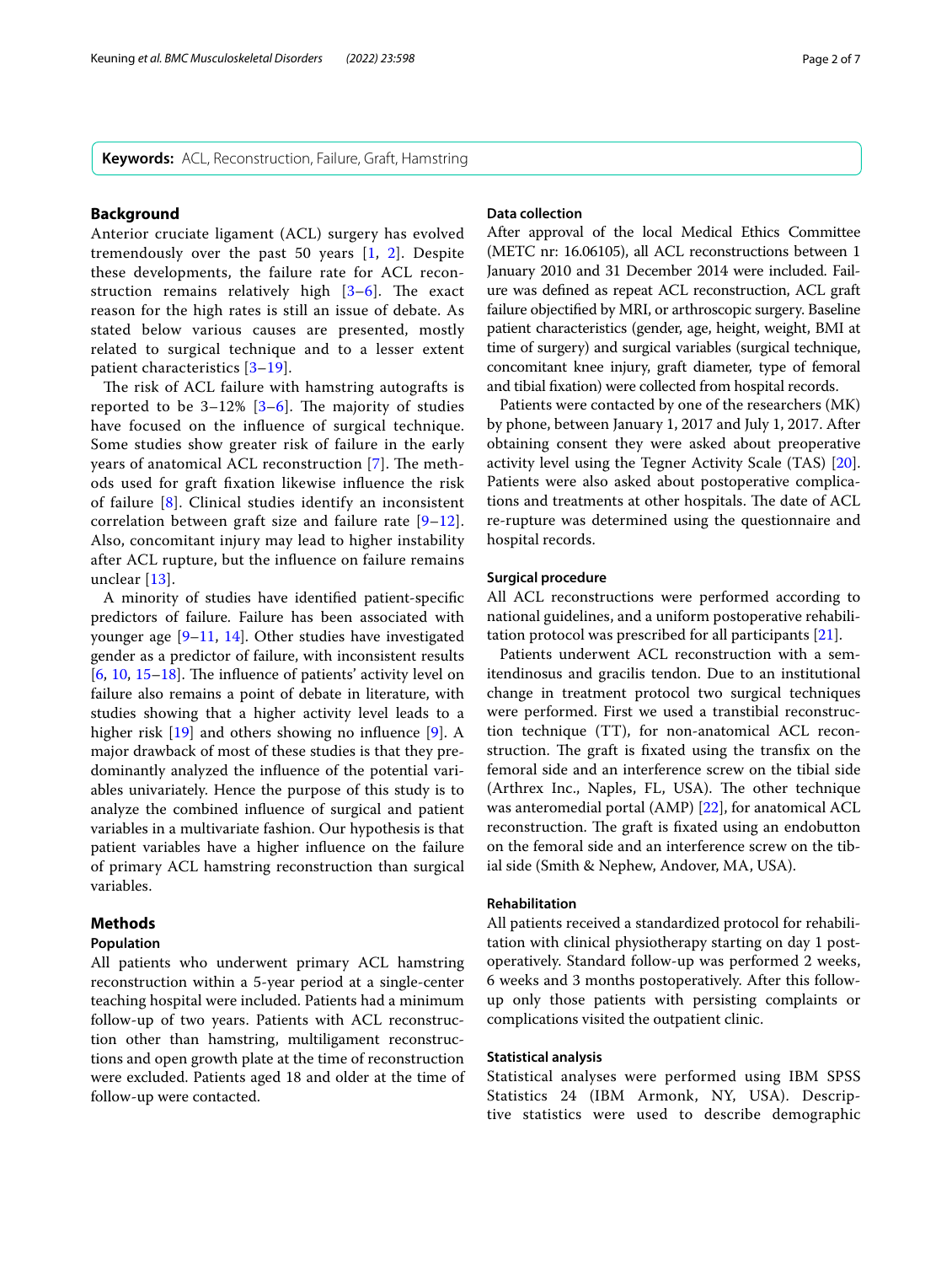characteristics and failure rate. The Pearson chisquared test and a Mann–Whitney U-test were conducted to determine the infuence of patient and surgical characteristics on early and late failure. Logistic regression analysis was used to determine risk factors for graft failure. First graft failure and each potential risk factor (both patient and surgical) were univariately assessed. Risk factors with a  $p$ -value  $\leq 0.05$ were considered eligible for inclusion in the multivariate logistic regression analysis model (stepwise Backwards Likelihood Ratio model). As due to the limited number of ACL failures we were restricted to include a maximum of four variables in the multivariate logistic regression analysis, we opted for the four variables with the highest signifcance. Using a multivariate logistic regression analysis we were able to correct for missing data. We used the largest possible dataset for all variables. Additionally, we performed a sensitivity analysis between the entire ACL reconstruction group and those patients available for questionnaires. A *p*-value  $\leq$  0.05 was considered statistically significant.

## **Results**

## **Population**

A total of 748 ACL reconstructions were performed between 1 January 2010 and 31 December 2014. After exclusion of 101 ACL reconstructions, 647 primary ACL reconstructions (638 patients) were available for this study. Of these reconstructions 553 (85.5%) had full surgical data available, with an mean follow-up of 5.5 years, and 418 (75.6%) patients were available by phone to answer the research questionnaires (Fig. [1\)](#page-2-0). All the available data from 647 primary ACL reconstructions were included in the data analysis. Table [1](#page-3-0) displays the demographics of the patient population.

<span id="page-2-0"></span>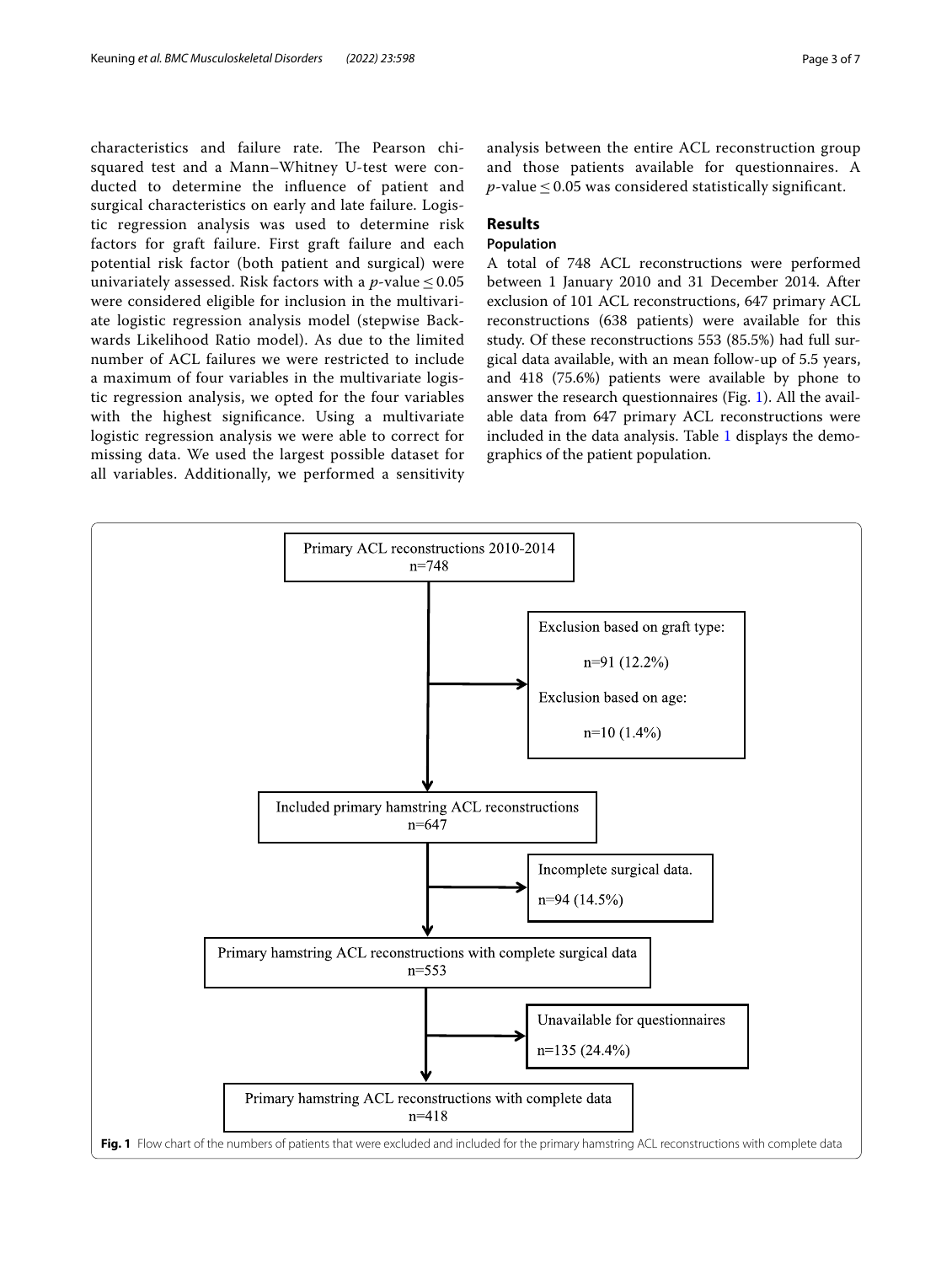<span id="page-3-0"></span>**Table 1** Demographics of the primary ACL reconstruction at time of surgery

| $N = 647$                 | Mean/N            | (SD or percentage) |
|---------------------------|-------------------|--------------------|
| Gender                    |                   |                    |
| - Male                    | 438               | (67.7%)            |
| - Female                  | 209               | (32.3%)            |
| Age                       | 28.8 years        | (10.6)             |
| Height                    | 1.79 <sub>m</sub> | (0.09)             |
| Weight                    | 79.7 kg           | (14.4)             |
| <b>BMI</b>                | 24.9              | (4.0)              |
| Follow-up                 | 5.5 years         | (1.5)              |
| TAS (428) (median, range) | -7                | $(0-10)$           |
|                           |                   |                    |

*BMI* Body mass index, *TAS* Tegner Activity Scale preoperatively

The sensitivity analysis between the entire ACL reconstruction group and those patients available for questionnaires only showed a signifcant diference between the tibial fxations.

## **Graft failure**

There were 41 failed ACL reconstructions (failure rate 6.3%). Table [2](#page-3-1) displays the distribution of patient and surgical variables between failed and intact ACL reconstructions.

Six of the 41 failed ACL reconstructions were threated in other clinics. From these 6 we couldn't accurately determine the time of failure, due to this we allocated them as missing. From the remaining failed ACL reconstructions 18 (43%) occurred within the frst 12 months after surgery, 4 (10%) between 12 and 24 months and 13 (32%) after two years.

To gain insight into the infuence of the variables on the risk of failure, frst an univariate analysis was conducted. Patient gender, age, height and preoperative TAS had a signifcant infuence on the risk of failure (Table [2\)](#page-3-1), with a higher number of men with a failed ACL reconstruction (90.2% males vs 9.8% females, female OR 0.123). Patients with a failed ACL reconstruction were younger (24.3 vs 29.4 years, OR 0.937), taller (1.82 vs 1.78 m, OR 0.990), and had a higher TAS  $(7.6 \text{ vs } 6.6, \text{ OR } 1.122)$ . The surgical

<span id="page-3-1"></span>**Table 2** Distribution of variables between failed and intact ACL reconstructions

| <b>Failure</b><br>$N = 647$          | No<br>606 (93.7%) | Yes<br>41 (6.3%) | <b>Univariate</b> |                 | <b>Multivariate</b> |                 |
|--------------------------------------|-------------------|------------------|-------------------|-----------------|---------------------|-----------------|
|                                      |                   |                  | OR                | 95% CI          | OR                  | 95% CI          |
| Gender                               |                   |                  |                   |                 |                     |                 |
| Male                                 | 401 (66.2%)       | 37 (90.2%)       | 1.00              |                 |                     |                 |
| Female                               | 205 (33.8%)       | 4 (9.8%)         | $0.211*$          | $0.074 - 0.601$ | $0.123*$            | $0.024 - 0.632$ |
| Age (years)                          | 29.4              | 24.3             | $0.945*$          | 0.909-0.982     | $0.937*$            | $0.886 - 0.990$ |
| Height (cm) $N = 591$                | 178               | 182              | $1.049*$          | $10.01 - 1.089$ | 0.990               | $0.937 - 1.046$ |
| Weight (kg) $N = 590$                | 79.6              | 81.7             | 1.010             | 0.988-1.032     |                     |                 |
| $BMN = 590$                          | 25.0              | 24.6             | 0.977             | $0.898 - 1.062$ |                     |                 |
| Pre-op TAS $N = 415$ (median, range) | $7(0-10)$         | $7(2-10)$        | $1.429*$          | $1.105 - 1.849$ | 1.122               | $0.852 - 1.479$ |
| Concomitant injury N=647             |                   |                  |                   |                 |                     |                 |
| None                                 | 255 (42.1%)       | 16 (39.0%)       | 1.00              |                 |                     |                 |
| Cartilage                            | 53 (8.7%)         | $1(2.4\%)$       | 0.301             | 0.039-2.317     |                     |                 |
| Meniscus                             | 236 (38.9%)       | 20 (48.8%)       | 1.351             | $0.684 - 2.668$ |                     |                 |
| Collateral ligament                  | $6(1.0\%)$        | $0(0.0\%)$       | 15.938            | 0.952-266.702   |                     |                 |
| Combined <sup>a</sup>                | 55 (9.1%)         | 3(7.3%)          | 0.869             | $0.245 - 3.086$ |                     |                 |
| Graft diameter (mm) $N = 567$        | 8.1               | 8.2              | 1.054             | $0.590 - 1.881$ |                     |                 |
| Surgical technique $N = 577$         |                   |                  |                   |                 |                     |                 |
| AMP                                  | 326 (60.4%)       | 25 (67.6%)       | 1.00              |                 |                     |                 |
| <b>TT</b>                            | 214 (39.6%)       | 12 (32.4%)       | 0.731             | $0.360 - 1.487$ |                     |                 |
| Femoral fixation $N = 638$           |                   |                  |                   |                 |                     |                 |
| Endobutton                           | 452 (75.7%)       | 34 (82.9%)       | 1.00              |                 |                     |                 |
| Transfix                             | 144 (24.1%)       | 7(17.1%)         | 0.646             | $0.280 - 1.489$ |                     |                 |
| Tibial fixation $N = 629$            |                   |                  |                   |                 |                     |                 |
| Screw                                | 246 (41.6%)       | 21 (55.3%)       | 1.00              |                 |                     |                 |
| BioScrew                             | 345 (58.4%)       | 17 (44.7%)       | 0.577             | $0.298 - 1.117$ |                     |                 |

*CI* Confdence interval, *OR* odds ratio, *BMI* Body mass index, *TAS* Tegner Activity Scale preoperatively, *TT* Transtibial, *AMP* Anteromedial portal

\* *P* values<0.05

<sup>a</sup> combined meniscus and cartilage injury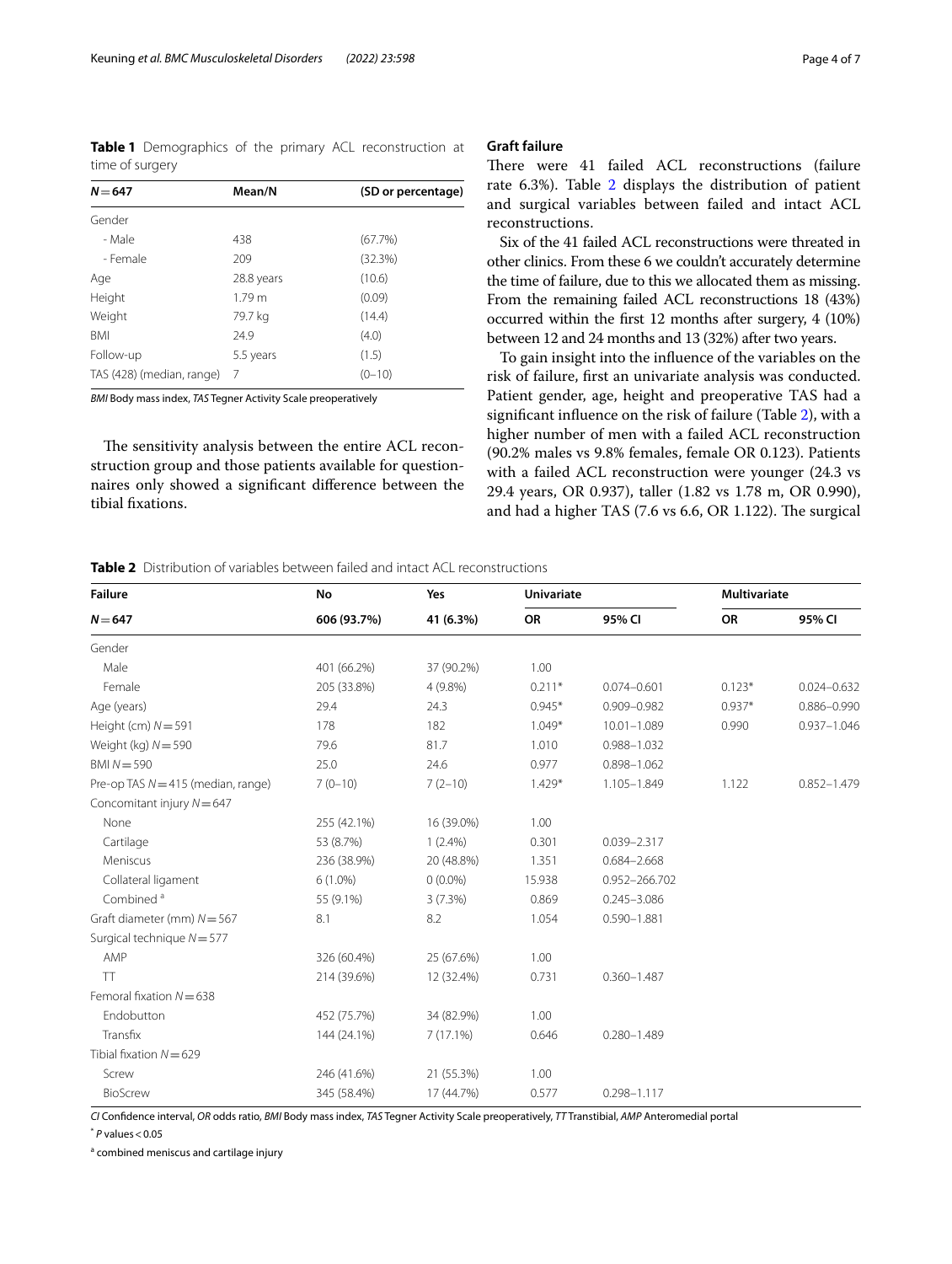variables (graft diameter, surgical technique, concomitant injury, femoral fxation and tibial fxation) had no signifcant infuence on graft failure.

The four significant variables were subsequently included in the multivariate model. Age and gender remain the only signifcant independent variables for graft failure (Additional file  $1$ ) – age ( $p$  < 0.01, OR 0.937) and gender  $(p<0.01, \text{ OR } 0.123)$  $(p<0.01, \text{ OR } 0.123)$  $(p<0.01, \text{ OR } 0.123)$  (Table 2), with being young posing a higher risk of graft failure and women having an eightfold lower risk of graft failure.

## **Discussion**

This study reports an incidence of 6.3% graft failure for single-bundle ACL hamstring reconstructions. Age and gender are the only signifcant independent variables for graft failure, with being young posing a slightly higher risk of graft failure and women having an eightfold lower risk of graft failure. Our incidence of ACL graft failure (6.3%) is in line with current literature. By comparison, the average range described for hamstring autograft ACL surgery is 4–14% [\[15](#page-6-1), [16,](#page-6-6) [23\]](#page-6-7).

In this study the 0.123 OR indicates that women have an eightfold lower risk of failure than men. There is wide discrepancy in literature when it comes to gender. Wernicke et al. also showed a higher risk of failure in male patients [[18\]](#page-6-2), but several other studies evidence that women are at higher risk of failure [[15](#page-6-1), [16\]](#page-6-6). It could be hypothesized that women generally receive an ACL graft larger than their native ACL, which protects them from ACL graft rupture, but this needs further evaluation.

The risk of ACL graft failure at a younger age seems to be very limited in our study, with a 0.94 OR per year. Many other studies on ACL graft failure identify younger age as a predictor for graft failure [[10](#page-5-11), [11,](#page-5-9) [14](#page-5-10), [15,](#page-6-1) [18](#page-6-2), [24\]](#page-6-8). This might be due to incomplete neuromuscular development.

The surgical variables in this study did not have any infuence on the risk of failure. Many studies have investigated the role of surgical variables on failure rate [\[7](#page-5-4)[–9](#page-5-6), [12](#page-5-7), [15,](#page-6-1) [18](#page-6-2), [25,](#page-6-9) [26\]](#page-6-10), some pointing to an increased risk of failure with AMP surgical technique compared to TT ACL reconstruction [\[7,](#page-5-4) [27\]](#page-6-11). Recent studies with the New Zealand ACL registry using a multivariate analysis revealed no diference in surgical technique. A Norwegian registry study shows an increased revision rate for endobutton/ biosure hydroxyapatite screw fxation [[8\]](#page-5-5). In the same study transfx with metal interference screw fxation had the lowest revision rate in ACL hamstring reconstruction. Although our study displays a similar trend, there was no signifcant diference in fxation method or surgical technique with respect to risk of failure.

Based on our results, pre-injury activity level is not a risk factor for failure after ACL surgery. This outcome is in line with the results of Yabroudi et al., evidencing higher risk of failure with participation in sports at a competitive level in a univariate analysis but no difference in a multivariate analysis [[28\]](#page-6-12). In other studies activity level was found to be a risk factor, yet they used univariate analyses and no correction was done for the infuence of other variables as we did in our study [[19\]](#page-6-0).

Graft diameter was not of signifcant infuence for failure. Our study complements multiple others showing no correlation between graft diameter and graft failure [\[9](#page-5-6), [12,](#page-5-7) [15,](#page-6-1) [18](#page-6-2)].

#### **Limitations of the study**

Several limitations of our study should be mentioned. First of all, this is a retrospective analysis, and although we weren't able to contact a quarter of the patients we did use their available data in the multivariate analysis. Patients were asked about instability and revision surgery, but this study is lacking a clinical score to objectify such instability−plus if there are no complaints or instability there is no need for revision surgery. Unfortunately we weren't able asses time of return to sport and patients activity level at the last follow-up. Early return to sport or more aggressive rehabilitation may be a cause of early failure.

#### **Strengths of the study**

Strength of the current study is that we performed a multivariate analysis that included both patient and surgical variables. Several recently published studies used multivariate analysis on ACL reconstructive surgery [[24,](#page-6-8) [28](#page-6-12)]. Rahardia et al. [[24\]](#page-6-8) analyzed the New Zealand ACL registry, which also yielded a diference between the univariate and multivariate analyses, and with the multivariate analysis evidencing an increased risk of revision for young men.

Drawback of multivariate analysis is that it needs at least 10 cases per variable. Most randomized trials lack the number of patients and data needed to draw conclusions based on multivariate analyses. Registry studies provide more consistent data and a larger number of patients. This will hopefully allow us to demonstrate more accurate correlations between patient characteristics, surgical variables and outcome. Currently there are only a few national registries. The implementation of more national registries could lead to more insights, and registries are upcoming in diferent countries.

There are many risk factors for graft failure and factors as tibial slope, notch width, ongoing anterolateral rotational laxity are not included in this article. There is also evidence that patellar tendon reconstruction or reconstruction combined with lateral extra-articular tenodesis have a lower risk for graft failure than isolated ACL hamstring reconstruction  $[2, 29]$  $[2, 29]$  $[2, 29]$  $[2, 29]$ . The fact that young men are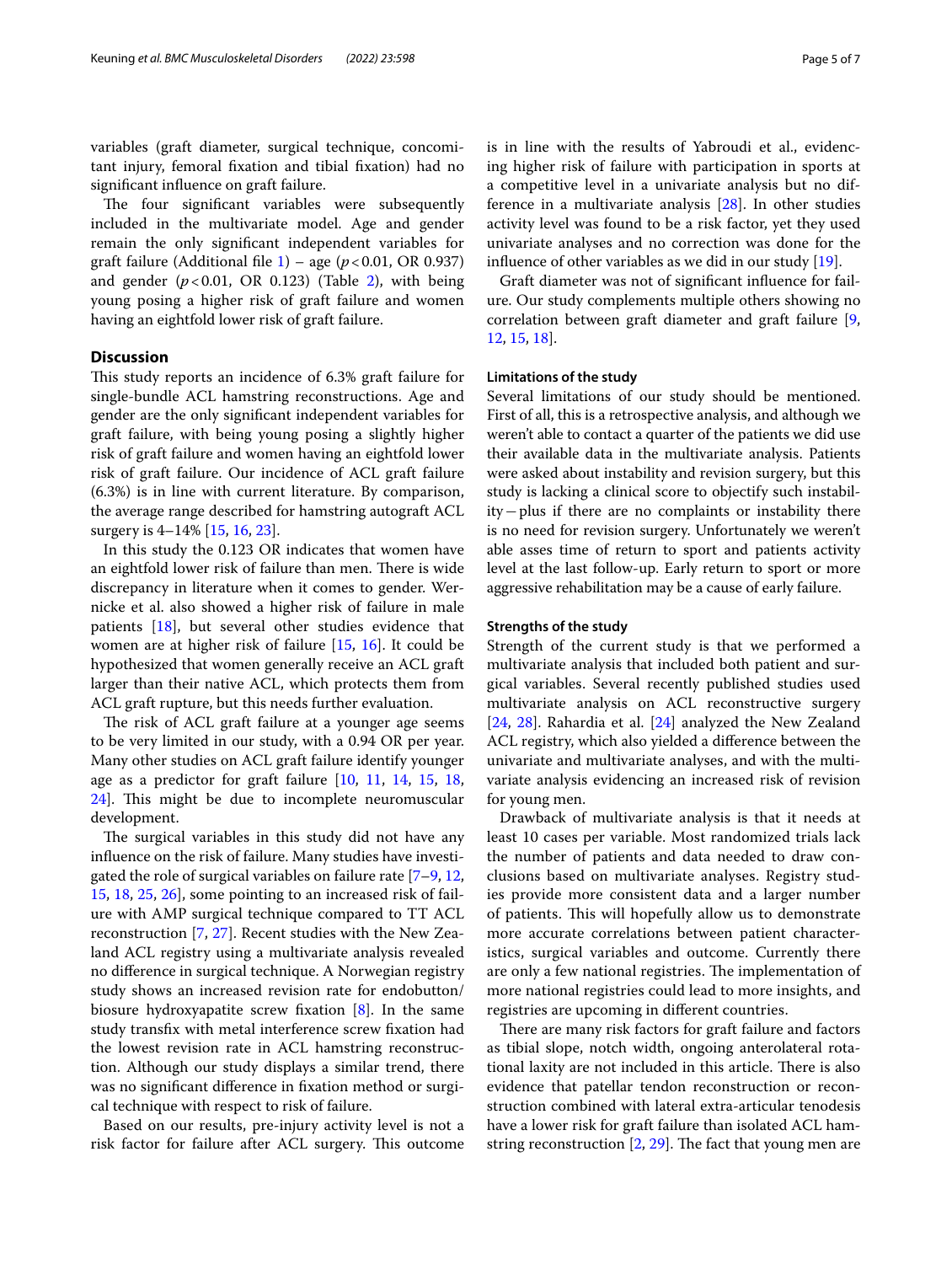at higher risk of failure with ACL hamstring reconstruction suggests that these patients may beneft from a different reconstruction technique.

We hope our article adds to better understanding the risk factors in ACL reconstruction and identifying those patients at risk of graft failure. Identifcation of the right patient variables can help us make more informed decisions for our patients and create patient-specifc treatment protocols.

## **Conclusions**

This study shows that patient variables seem to have a larger infuence on the failure rate of ACL hamstring reconstructive surgery than surgical variables. Identifcation of the right patient variables can help us make more informed decisions for our patients and create patient-specific treatment protocols. The fact that young men are at higher risk of failure suggests that these patients may beneft from a diferent reconstruction technique such as use of a patellar tendon or combined ligament augmentation.

#### **Abbreviations**

ACL: Anterior cruciate ligament; METC: Medical Ethics Committee; BMI: Body mass index; TAS: Tegner Activity Scale; TT: Transtibial; AMP: Anteromedial portal; CI: Confdence interval; OR: Odds ratio.

## **Supplementary Information**

The online version contains supplementary material available at [https://doi.](https://doi.org/10.1186/s12891-022-05547-8) [org/10.1186/s12891-022-05547-8](https://doi.org/10.1186/s12891-022-05547-8).

<span id="page-5-12"></span>**Additional fle 1:** Multivariate analysis of the four signifcant univariate variables.

#### **Acknowledgements**

Not applicable.

#### **Authors' contributions**

MK collected the data and with BR wrote the main manuscript text and share co-frst authorship. BR also analyzed and interpreted the data. RB, MS and SB substantively revised the work. RZ designed the work and substantively revised the work. We acknowledge that all authors listed meet the authorship criteria according to the latest guidelines of the International Committee of Medical Journal Editors, and that all authors are in agreement with the manuscript.

#### **Funding**

Not applicable.

#### **Availability of data and materials**

The datasets generated and/or analysed during the current study are not publicly available due institutional privacy guidline but are available from the corresponding author on reasonable request.

#### **Declarations**

#### **Ethics approval and consent to participate**

This study has been performed in accordance with the Declaration of Helsinki and must has been approved by an appropriate ethics committee. Approval of the local Medical Ethics Committee Isala Zwolle was obtained. The need for consent was waived by same Medical Ethics Committee (METC no.: 16.06105).

#### **Consent for publication**

Not applicable.

## **Competing interests**

Not applicable.

#### **Author details**

<sup>1</sup> Department of Orthopaedic Surgery, University of Groningen, University Medical Center Groningen, Postbus 30.001, 9700 RB Groningen, Netherlands. 2 <sup>2</sup> Department of Orthopaedic Surgery, Isala, Postbus 10400, 8000 GK Zwolle, Netherlands.<sup>3</sup> Department of Orthopaedic Surgery, Martini Hospital, Postbus 30.033, 9728 NT Groningen, Netherlands.

# Received: 2 November 2021 Accepted: 6 June 2022

#### **References**

- <span id="page-5-0"></span>1. Chambat P, Guier C, Sonnery-Cottet B, Fayard JM, Thaunat M. The evolution of ACL reconstruction over the last ffty years. Int Orthop. 2013;37(2):181–6.
- <span id="page-5-1"></span>Gifstad T, Foss OA, Engebretsen L, et al. Lower risk of revision with patellar tendon autografts compared with hamstring autografts: a registry study based on 45,998 primary ACL reconstructions in Scandinavia. Am J Sports Med. 2014;42(10):2319–28.
- <span id="page-5-2"></span>3. Crawford SN, Waterman BR, Lubowitz JH. Long-term failure of anterior cruciate ligament reconstruction. Arthroscopy. 2013;29(9):1566–71.
- 4. Gabler CM, Jacobs CA, Howard JS, Mattacola CG, Johnson DL. Comparison of graft failure rate between autografts placed via an anatomic anterior cruciate ligament reconstruction technique: a systematic review, metaanalysis, and meta-regression. Am J Sports Med. 2016;44(4):1069–79.
- 5. Laboute E, James-Belin E, Puig PL, Trouve P, Verhaeghe E. Graft failure is more frequent after hamstring than patellar tendon autograft. Knee Surg Sports Traumatol Arthrosc. 2018;26(12):3537–46.
- <span id="page-5-3"></span>6. Samuelsen BT, Webster KE, Johnson NR, Hewett TE, Krych AJ. Hamstring autograft versus patellar tendon autograft for ACL reconstruction: is there a diference in graft failure rate? A meta-analysis of 47,613 patients. Clin Orthop Relat Res. 2017;475(10):2459–68.
- <span id="page-5-4"></span>7. Rahr-Wagner L, Thillemann TM, Pedersen AB, Lind MC. Increased risk of revision after anteromedial compared with transtibial drilling of the femoral tunnel during primary anterior cruciate ligament reconstruction: results from the Danish Knee Ligament Reconstruction Register. Arthroscopy. 2013;29(1):98–105.
- <span id="page-5-5"></span>8. Persson A, Kjellsen AB, Fjeldsgaard K, Engebretsen L, Espehaug B, Fevang JM. Registry data highlight increased revision rates for endobutton/ biosure HA in ACL reconstruction with hamstring tendon autograft: a nationwide cohort study from the Norwegian Knee Ligament Registry, 2004–2013. Am J Sports Med. 2015;43(9):2182–8.
- <span id="page-5-6"></span>9. Kamien PM, Hydrick JM, Replogle WH, Go LT, Barrett GR. Age, graft size, and tegner activity level as predictors of failure in anterior cruciate ligament reconstruction with hamstring autograft. Am J Sports Med. 2013;41(8):1808–12.
- <span id="page-5-11"></span>10. Magnussen RA, Lawrence JTR, West RL, Toth AP, Taylor DC, Garrett WE. Graft size and patient age are predictors of early revision after anterior cruciate ligament reconstruction with hamstring autograft. Arthroscopy. 2012;28(4):526–31.
- <span id="page-5-9"></span>11. Mariscalco MW, Flanigan DC, Mitchell J, Pedroza AD, Jones MH, Andrish JT, Magnussen RA. The infuence of hamstring autograft size on patientreported outcomes and risk of revision after anterior cruciate ligament reconstruction: A multicenter orthopaedic outcomes network (MOON) cohort study. Arthroscopy. 2013;29(12):1948–53.
- <span id="page-5-7"></span>12. Spragg L, Chen J, Mirzayan R, Love R, Maletis G. The effect of autologous hamstring graft diameter on the likelihood for revision of anterior cruciate ligament reconstruction. Am J Sports Med. 2016;44(6):1475–81.
- <span id="page-5-8"></span>13. Musahl V, Rahnemai-Azar AA, Costello J, Arner JW, Fu FH, Hoshino Y, et al. The infuence of meniscal and anterolateral capsular injury on knee laxity in patients with anterior cruciate ligament injuries. Am J Sports Med. 2016;44:3126–31.
- <span id="page-5-10"></span>14. Park SY, Oh H, Park S, Lee JH, Lee SH, Yoon KH. Factors predicting hamstring tendon autograft diameters and resulting failure rates after anterior cruciate ligament reconstruction. Knee Surg Sports Traumatol Arthrosc. 2013;21(5):1111–8.